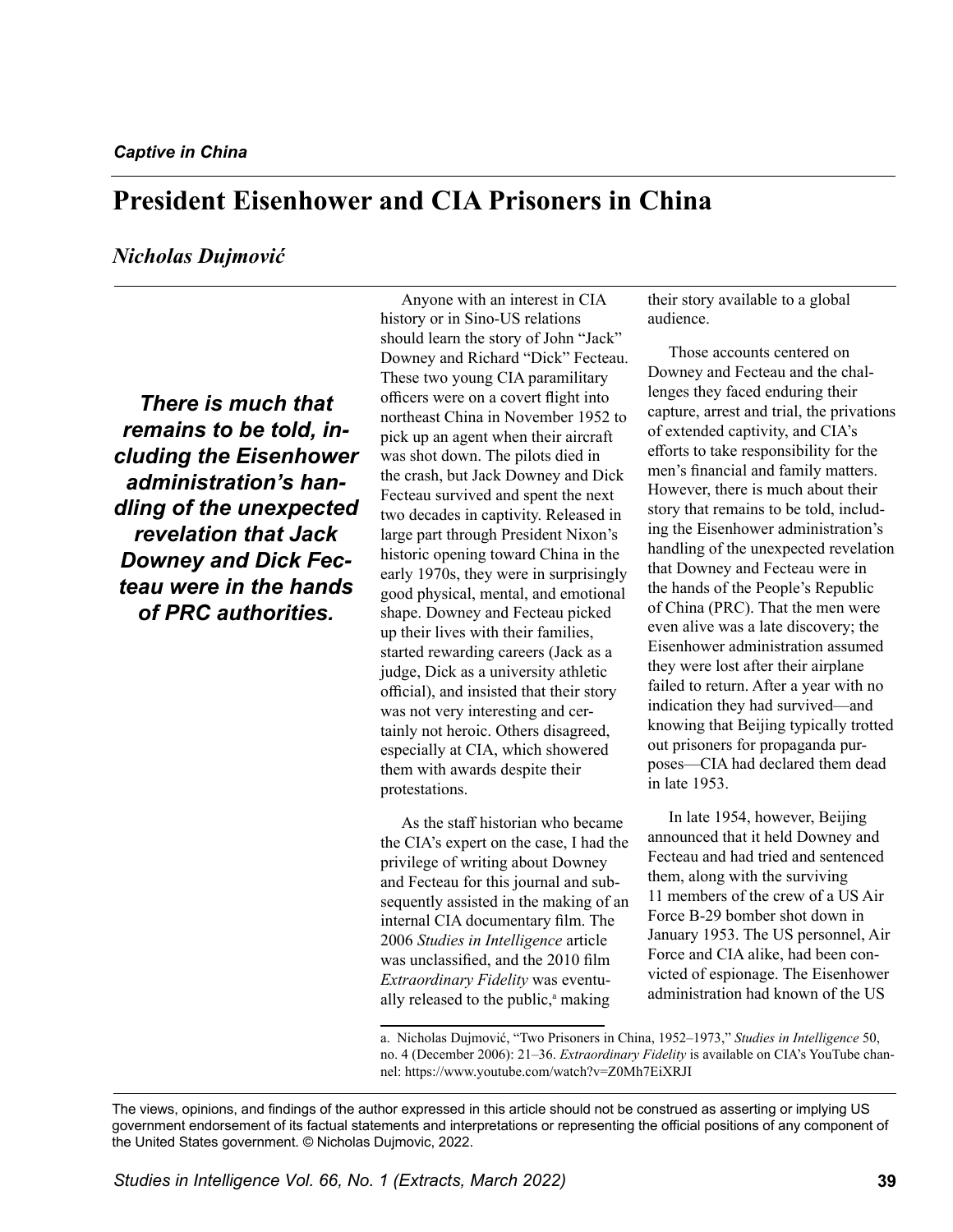# *The Eisenhower administration had known of the US airmen and had been seeking their release, but Beijing's announcement about Downey and Fecteau, presumed dead, was a surprise.*

airmen and had been seeking their release, but Beijing's announcement about Downey and Fecteau, presumed dead, was a surprise.

Washington's immediate reaction to China's announcement was to forcefully insist that all 13 be released without delay. Then, quietly, and to the consternation of Fecteau's and Downey's families, the administration changed its stance. After a few days, US officials began to distinguish between the 11 USAF men and the two CIA officers. "The 13" became "the 11" in the administration's rhetoric, and the two CIA men faded in priority. Beijing released the US airmen after two years; Downey and Fecteau remained in captivity for the rest of Eisenhower's two terms, the entirety of the Kennedy and Johnson presidencies, and into the Nixon administration.

In summer 2018, I spent some time at the Eisenhower Library researching this mystery of a US policy change that seemed to prolong the captivity of the CIA men *because they were CIA*. Why did this change happen? Who made the policy decision? And finally, might it have turned out differently?

# *Containment, Rollback, and the "Third Force"*

Dwight Eisenhower won the presidential election of November 1952 in part because the voters judged him, rather than his Democratic opponent

Adlai Stevenson, as best suited to deal with the perceived threat from international communism.

During the campaign, John Foster Dulles, who later became Eisenhower's Secretary of State, had publicly criticized the Truman administration for laxity in dealing with the global communist threat. Democratic policies, he argued, were too content with "containment" instead of work-ing to remove this peril.<sup>[1](#page-11-0)</sup> Dulles and other Republicans argued for "rollback" rather than "containment."

It was an unfair charge, as CIA had worked many operations under President Truman to not only contain, but to "roll back" communist gains. Contrary to the Republicans' campaign rhetoric in 1952, the Truman administration had undertaken offensive operations against the Soviet Union and Eastern Europe, including an attempted "rollback" of the communist regime of Albania. Elsewhere—including the Baltics, Bulgaria, China, Czechoslovakia, Poland, Russia, and Ukraine—the CIA attempted to insert paramilitary assets and to establish and support resistance to communist rule. To be sure, none of these efforts succeeded—an official CIA assessment called the entire campaign a "disaster"—and so no "rollback" victories could be touted.<sup>2</sup>

An important aspect of this offensive covert paramilitary effort was aimed at the new PRC, proclaimed by Mao Zedong in October 1949. The Truman administration initiated two separate major CIA paramilitary projects against China; both were under way when Eisenhower became president. As described in the memoirs of CIA participants,<sup>[3](#page-11-2)</sup> one involved working with the Nationalists on Taiwan against the mainland, usually by supporting Nationalist commando raids on PRC-held offshore islands and coastal facilities. The other was the "Third Force" program that endeavored to infiltrate small teams of CIA-trained ethnic Chinese agents into China to establish a foothold for democratically minded leaders who were neither communist nor Nationalist<sup>a</sup>

Downey and Fecteau were on a Third Force mission when their Civil Air Transport plane (CAT was a CIA proprietary company) left K-16 airfield<sup>[4](#page-11-3)</sup> near Seoul, South Korea, on the evening of November 29, 1952, bound for a pick-up zone in Manchuria. The team in their unmarked C-47 was attempting to extract a CIA-trained Chinese courier who, unknown to CIA, had betrayed the mission. Antiaircraft gunners shot down the aircraft, killing CAT pilots Norman Schwartz and Bob Snoddy. Fecteau and Downey survived the crash and were taken into custody.

After three days of searching the likely sea and land corridors, CIA and CAT decided on a cover story that the flight was a regular CAT transport flight from Seoul to Japan, with two Department of the Army civilians— Downey and Fecteau—on board. Apparently, no one remembered that the CIA men had been told to say they were CAT employees.

a. See my review of Roger Jeans, *The CIA and Third Force Movements in China during the Early Cold War* (Lexington Books, 2018) in "Covert Action to Promote Democracy in China During the Cold War," *Studies in Intelligence* 64, no. 4 (December 2020): 31–35.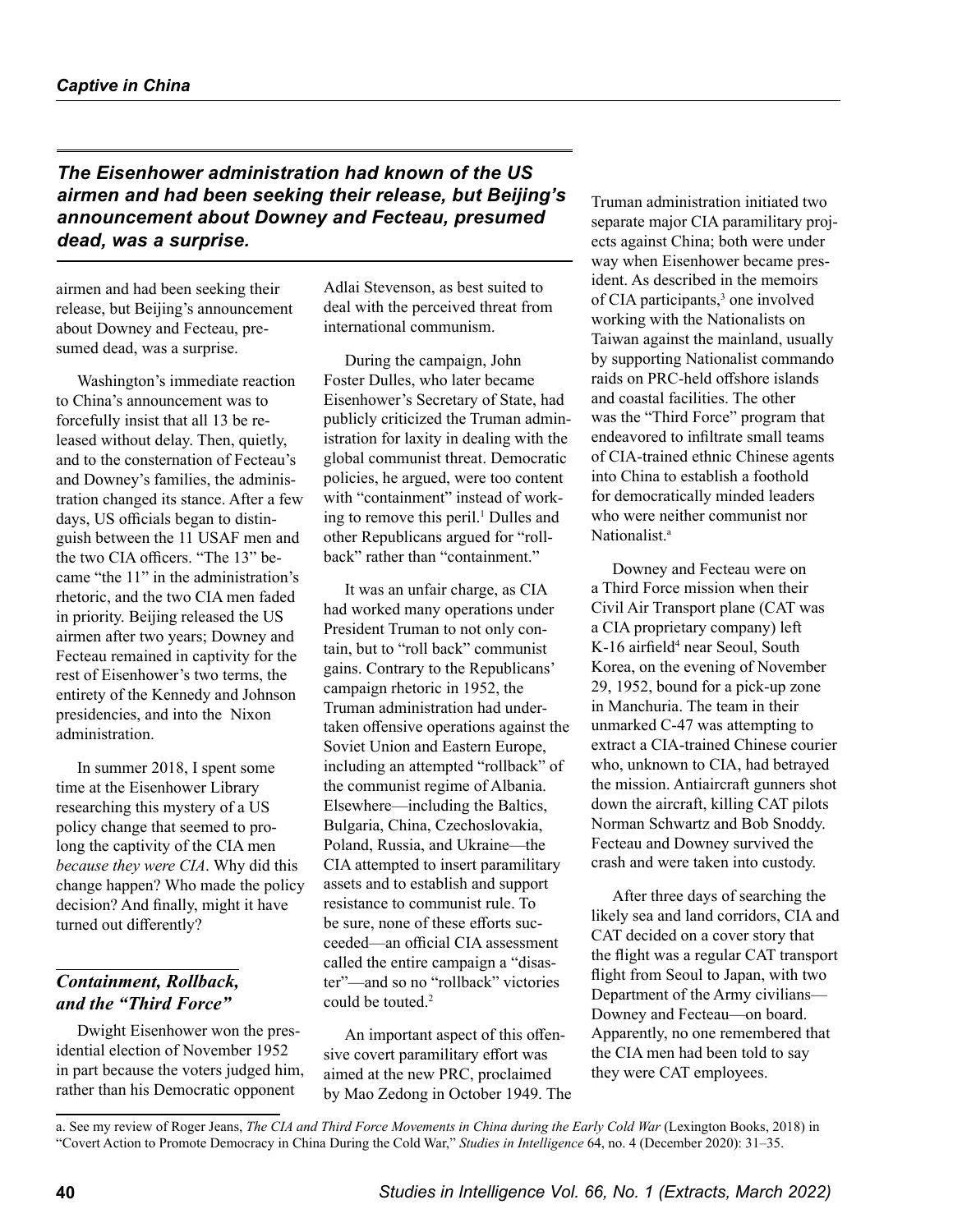To bolster the new cover story, another CAT C-47, re-marked with the registration number of the missing C-47, openly took off from the K-16 airfield late on December 3rd. The flight was ostensibly bound for Japan, according to the official flight manifest, which listed the missing Schwarz and Snoddy as the pilots of this flight, with Downey and Fecteau as passengers. The actual pilot, CAT veteran Hugh Marsh, was alone, and he returned the C-47 under cover of darkness.<sup>[5](#page-11-4)</sup> Thus CIA's cover story was set.

Coincidently, President-elect Eisenhower was beginning his first full day of visiting the Korean Peninsula, the fighting then at a hard-won stalemate, as he fulfilled his campaign pledge to "go to Korea." For Downey and Fecteau, it was also the first day of what would be months of interrogations, first in Shenyang (then known as Mukden) and later in Beijing. Sessions would last four to 24 hours. Although never physically tortured, the men were subjected to sleep deprivation, poor diet, Spartan conditions in a cold cell, and the constant wearing of leg irons.

Despite the fact that their agent had betrayed the CIA mission, Downey and Fecteau initially stuck to their story that they were CAT employees. This proved untenable after CAT announced that one of its aircraft, a C-47 on a transport flight from Seoul to Japan, was missing, because Downey and Fecteau were publicly identified as civilian employees of the US Army. This contradiction led to more intensive, confrontational, and lengthier interrogations. Both men confessed their CIA affiliation within weeks. The interrogations stopped and both expected a trial

*Beijing's announcement included the news that, in addition to the 11 US airmen, "CIA spies" John Downey and Richard Fecteau were convicted of espionage and of making war on the Chinese people.* 

to take place, but almost two years passed before Downey and Fecteau faced the formalities of justice.

#### *Surprise Announcement*

On November 23, 1954, an official radio broadcast from Beijing announced a military tribunal had tried and sentenced 13 Americans for espionage against China. Eleven were the surviving crew members of a US Air Force B-29 bomber shot down by PRC forces on January 13, 1953—a week before Eisenhower's inauguration—while engaged in a leaflet-dropping mission (sponsored by CIA) near the China-North Korea border. They were sentenced to prison terms of four to 10 years.<sup>6</sup>

Beijing's announcement included the news that, in addition to the 11 US airmen, "CIA spies" John Downey and Richard Fecteau were convicted of espionage and of making war on the Chinese people. Downey, called the "chief culprit" at the trial, was sentenced to life; Fecteau, the "assistant chief culprit," was sentenced to 20 years in prison. Moreover, the nine surviving Chinese agents trained by CIA and inserted into Manchuria were also tried and sentenced, four of them receiving the death penalty.

CIA was almost certainly the first US government agency to know of the PRC announcement that two of its own, long believed dead, were alive and in Beijing's hands. The Foreign Broadcast Information Service, part of CIA since the passage of the

National Security Act of 1947, routinely monitored and translated such broadcasts. According to memorandums of the calls, Secretary of State John Foster Dulles called his brother and Director of Central Intelligence Allen Dulles on November 23, 1954, to discuss a speech Foster Dulles was to give on Communism in Europe. At the end of the conversation, Allen brought up the matter of the Americans "sentenced in Red China" that day, turning over the details to one of his assistants. The White House press secretary was shortly asking Secretary Dulles for a statement about the "13 Americans."<sup>7</sup>

After another discussion that day between the Dulles brothers, the State Department issued a statement that the United States, through its consul general in Geneva, was strongly protesting to the PRC that the sentencing and "wrongful detention" of both the 11 American airmen and the two civilians "employed by the Department of the Army in Japan"—a reference to Downey and Fecteau.<sup>[8](#page-11-7)</sup> State noted that the United States had pressed for the airmen's release for almost two years and that their continued custody was a violation of the terms of the Korean Armistice Agreement.

As for Downey and Fecteau, the "broadcast of today is the first word we have had that they are held by the Chinese Communists" as they were believed to have died when their flight to Japan went down "in November 1952" (note the inconsistency with the cover flight, which purportedly left on December 3).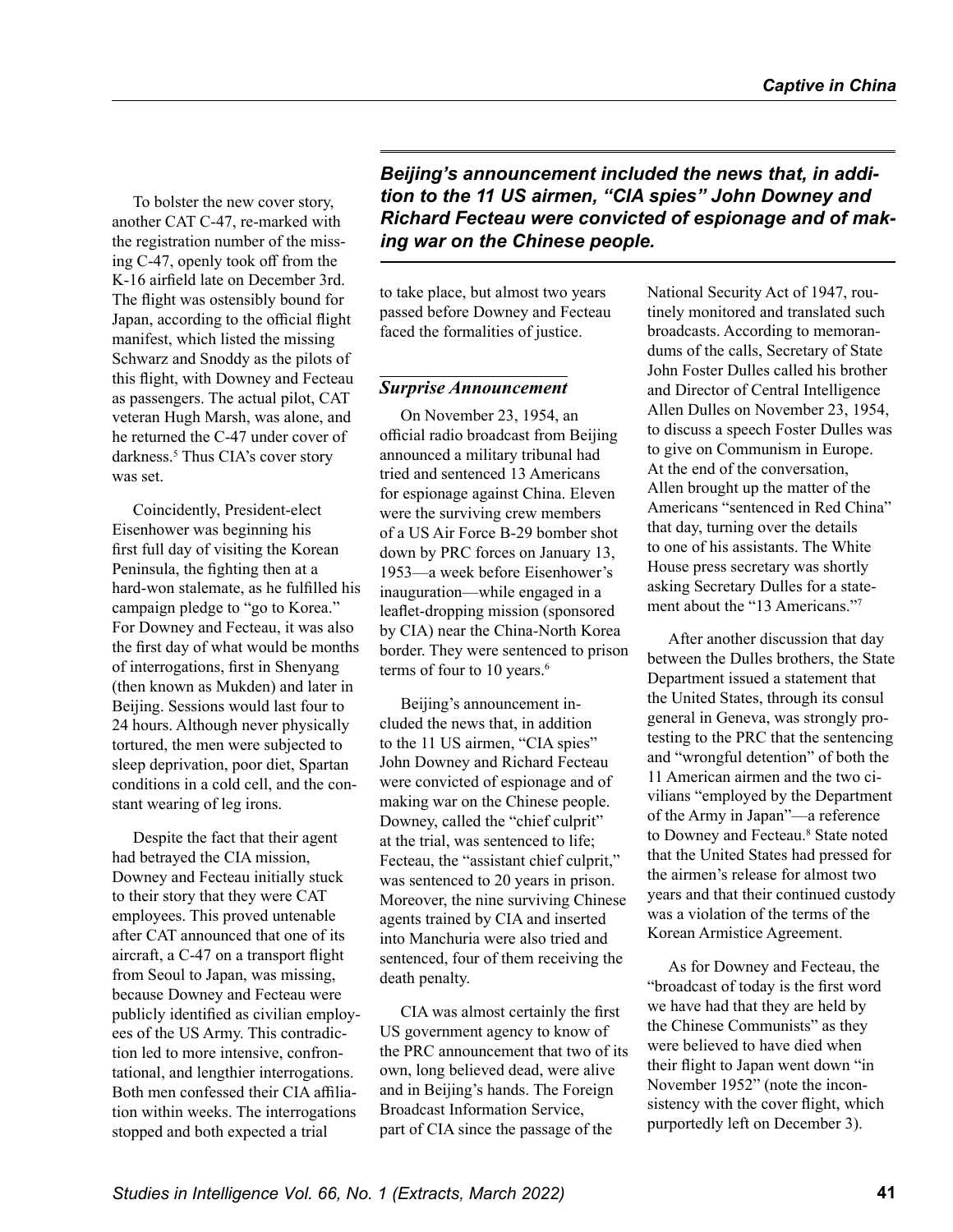*Initially at least, the Eisenhower administration treated all 13 Americans as a group, making no distinction between them other than the fact that 11 were US military and two were civilians.*

The imprisonment and sentencing of Downey and Fecteau on "trumped up" espionage charges, the State Department declared, is "a most flagrant violation of justice."

The next morning, Eisenhower had far more important CIA business to consider. He met with his top advisers on the problem of collecting intelligence on the Soviet Union. Secretary of Defense Charles Wilson, Foster Dulles, Allen Dulles, Air Force Secretary Harold Talbot, and science advisers Dr. James Killian and Edwin Land were there to discuss the U-2 reconnaissance aircraft that Lockheed was building for CIA.<sup>9</sup> It was not recorded whether the Dulles brothers also mentioned the issue of CIA prisoners held in China, although it seems likely. The president and First Lady Mamie Eisenhower then left the White House for Thanksgiving vacation in Augusta, Georgia.

#### *Eleven Plus Two Equals 13*

From Augusta, on November 25, 1954, Eisenhower sent telegrams to the families of all 13 men named in China's broadcast two days before[.10](#page-11-9) After assuring the recipient of his distress that "your husband" or "your son" was held in China, Eisenhower noted that "he was serving his country when taken prisoner" and that "this nation is grateful for that service." The telegram closed with the president's assurance that the government was "using every feasible means" to free them and to ensure

their proper treatment and that these efforts would continue "resolutely and tirelessly." Initially at least, the Eisenhower administration treated all 13 Americans as a group, making no distinction between them other than the fact that 11 were US military and two were civilians.

Other US government responses likewise did not distinguish between the imprisoned USAF personnel and the CIA men in the first days after the PRC announcement. On November 26, the State Department announced new protests to Beijing through the British Foreign Office, in which the US government maintained that all the Americans recently sentenced had been in aircraft that were attacked either over the "recognized combat zone in Korea or over international waters."<sup>[11](#page-11-10)</sup>

The US prisoners were collectively described as "unjustly detained American nationals." Likewise, an intelligence summary issued by the Operations Coordinating Board referred to "the 13 US citizens imprisoned in China."a

The US public and press certainly conflated these Americans—military and civilian—into one group. The public, of course, knew nothing of Downey and Fecteau's CIA mission nor of the propaganda mission of the USAF B-29, except for what the PRC had announced, and it was widely regarded that all such broadcasts were lies. The White House received many letters and telegrams from

US citizens, generally either highly supportive or highly critical of the administration, that referred to the prisoners collectively as airmen, flyers, or air force personnel. A typical editorial was that of the *Evening Outlook* of Santa Monica, California, which urged the president to take firm action in the form of a naval or air blockade against China until the "13 American airmen" are released. Letters to the White House from retired and current military members and from American Legion posts, however, were more measured and focused on the 11 mili-tary prisoners.<sup>[12](#page-11-11)</sup>

At least one senior CIA official foresaw trouble. The agency's senior representative in the Far East cabled DCI Dulles on November 27, noting that despite the inconsistencies in the cover story, CIA was stuck with it. He recommended that the US government stress that "whether in or out of uniform, these were all Americans engaged in hazardous duty during a war and in a war zone." The CIA representative, recognizing "the temptation to separate uniformed prisoners from civilians in order to get special treatment for uniformed men," warned that "it would be serious error to enhance chances of one group at expense of others."[13](#page-11-12)

On November 29, 1954 (two years exactly from the crash), Allen Dulles briefed the president on the CIA mission that had led to Downey and Fecteau's capture. Dulles told the president that Beijing's statements were accurate in many details and explained the cover story. In preparing for his briefing, Dulles had been warned by his chief of Far East operations that the cover for the CIA

a. Reporting to the National Security Council, the OCB was responsible for coordinating national security policies, including covert action. See "Daily Intelligence Abstracts" no. 271, November 29, 1954, Eisenhower Library.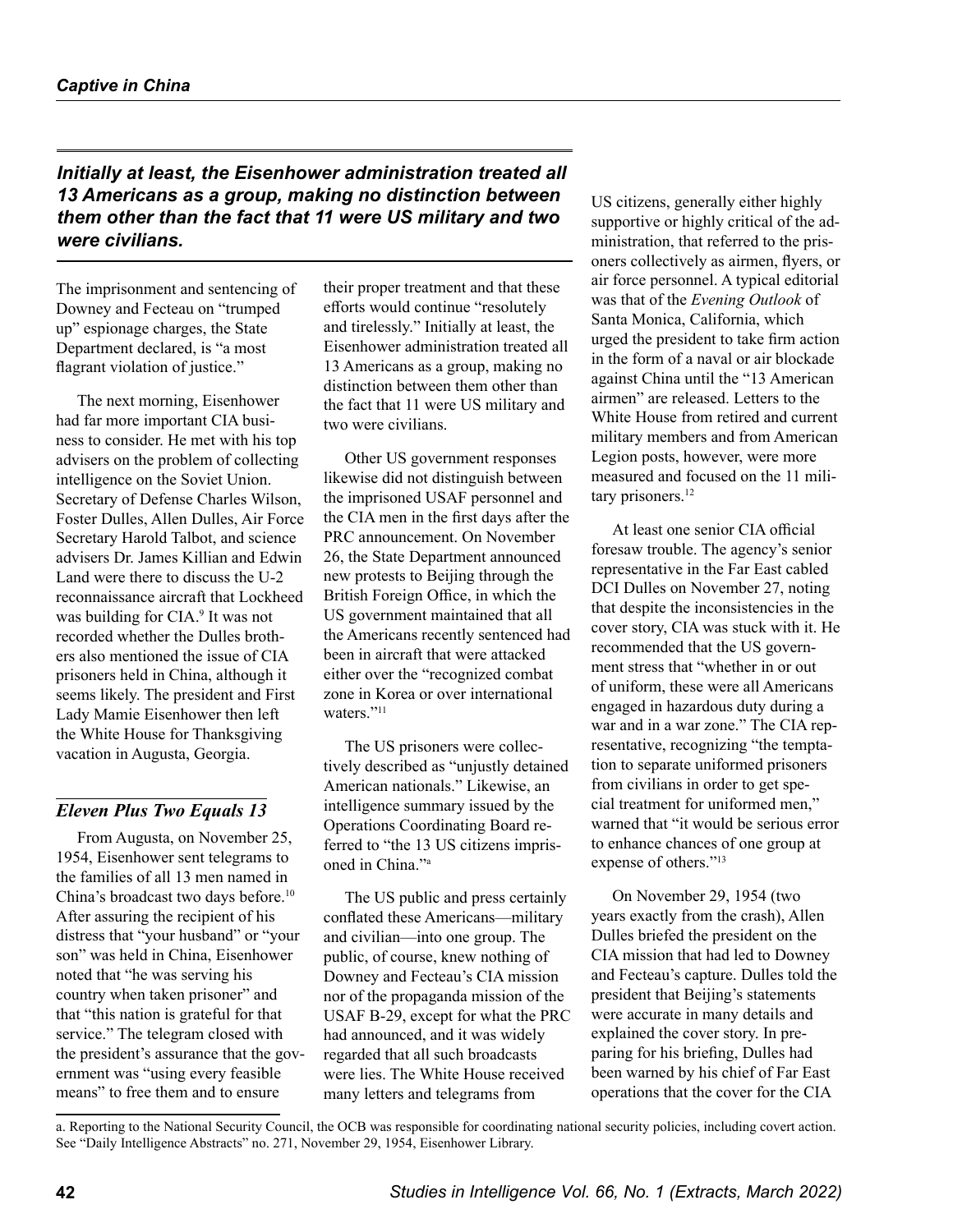men was so thin that any "determined investigation by either the press or Congress" would breach it.

Secretary of the Army Robert Stevens was concerned that no Army personnel or background files existed for the CIA men. At the same time, the CIA personnel office reported that senior officials from the Defense Department and the Army wanted to maintain the cover story. Eisenhower's reaction was not recorded, but Foster Dulles was sufficiently interested to call Frank Wisner, chief of the CIA's operations directorate, for details the following day.[14](#page-11-13)

The president, at least for the moment, wanted action regarding all 13 prisoners, and he made clear to Foster Dulles that the United States should "push this matter vigorously" in the United Nations, possibly on the basis that the men were supporting the UN effort in Korea. Because the UN General Assembly (UNGA) was about to adjourn, Foster Dulles and US Ambassador to the UN Henry Cabot Lodge, Jr., agreed to propose a UN Security Council (UNSC) resolution on the prisoners, whom Eisenhower and Dulles were referring to collectively as "our flyers."[15](#page-11-14)

Even so, both Eisenhower and Foster Dulles were concerned that others would draw unwelcome distinctions, and they struggled with a respond. Before his press conference on December 1, Foster Dulles called his brother at CIA, wondering what to say if asked about the two civilians: "Do we say they were part of the UN operation?"

Allen Dulles reminded his brother that the story from the outset was that they were "civilian members of the

# *A measure of clarity was provided by the State Department's legal adviser who influenced subsequent policy deliberations and, ultimately, the fate of the two CIA men.*

Dept. of Defense" and that "we have stuck to it" while referring inquiries to the Pentagon. Foster Dulles replied that Eisenhower had told Defense Secretary Wilson the day before to refer inquiries to the State Department. Allen Dulles said it would be hard to avoid details about these two civilians but that was the best path, as "it is difficult to change stories now.["16](#page-11-15)

Fortunately for Foster Dulles, the issue of the two civilians did not arise at his December 1 press conference, but he called the president to warn him that the question would probably come up at his own press conference the next day. Both expressed concern that Eisenhower would be asked the "exact status" of all the prisoners. Referring obliquely to the CIA mission, they agreed that one plane was problematic as it "landed under such conditions" that the men would not be "prisoners of war" as they were "not in uniform nor in Korea."

Eisenhower told Foster Dulles he would do his best if reporters asked about them and would stick to the statement that "actual circumstances were a matter of record" with the Defense Department but also that he "would not say anything that would make liars out of our people." The essential thing, they agreed, was that Beijing had agreed under the terms of the armistice to return all prisoners of war and had supposedly provided all names through the ambassadorial-level talks in Geneva but had deceitfully omitted the names of the civilian prisoners[.17](#page-11-16)

They did not discuss the obvious contradiction that "prisoners of war"

did not apply to civilian personnel, especially CIA, on a covert mission in the territory of a country with which the United States was not formally at war.

# *"Forget about the Two, Talk About the 11"*

While the president, secretary of state, and DCI were flailing for a coherent response, a measure of clarity was provided by the State Department's legal adviser, who influenced subsequent policy deliberations and, ultimately, the fate of the two CIA men. Herman Phleger was a prominent attorney from San Francisco who had met John Foster Dulles at the founding conference of the UN in 1945 and then had advised the US military government in Germany.

Foster Dulles had mentioned the overall prisoner dilemma to Phleger shortly after the PRC broadcast on November 23, and Phleger went to New York City to advise Ambassador Lodge. On the morning of December 2, Foster Dulles called Phleger in New York to discuss next steps with the UNSC.

The plan was for Lodge to introduce a short resolution on the issue in a special session of the UNSC before going to the General Assembly. The resolution would call on the PRC to release and deliver the 11 USAF personnel—on the basis that they were serving as UN soldiers on a UN mission—as well as "other captured personnel."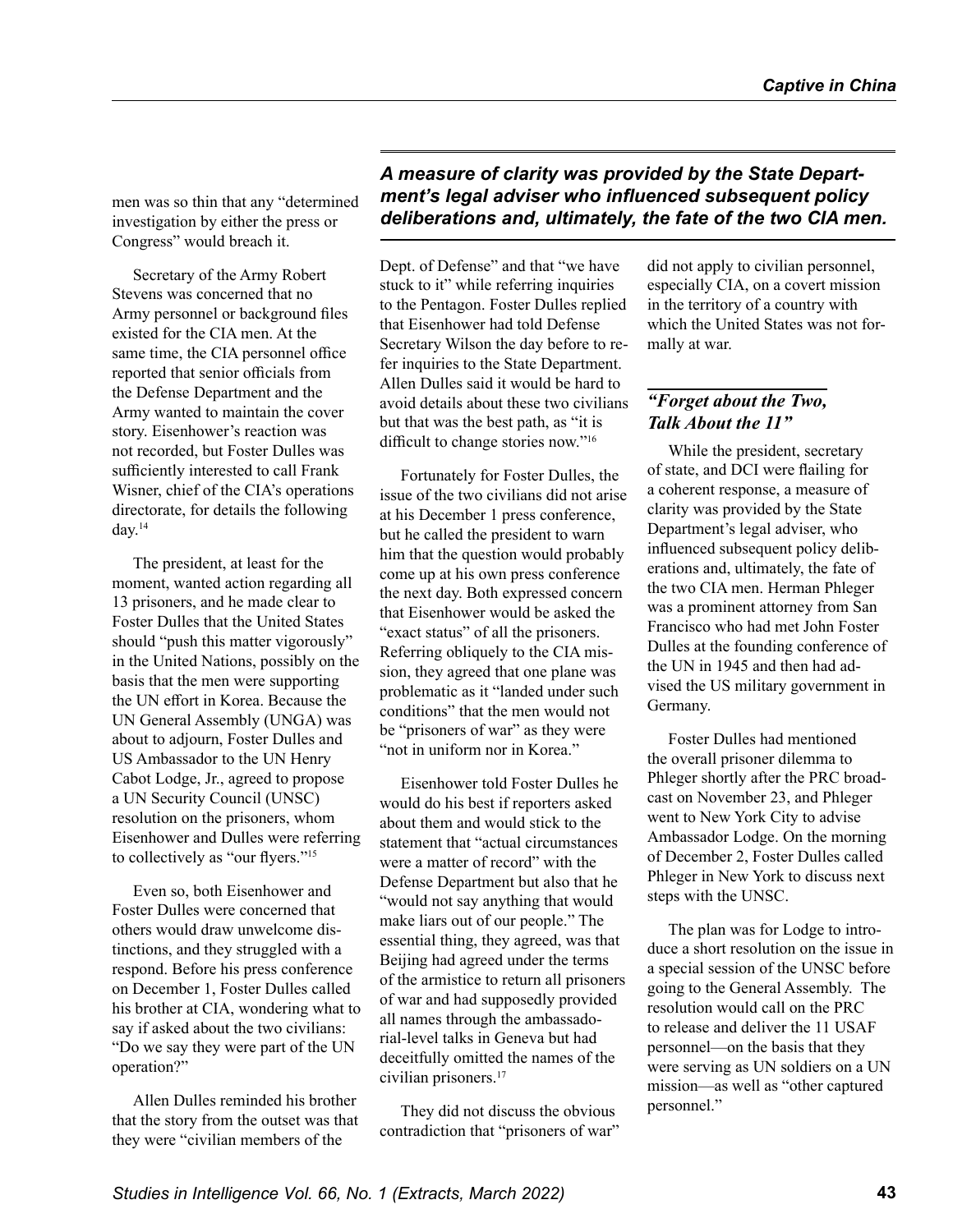# *Regarding the CIA men, Phleger told Foster Dulles on the telephone that "we ought to forget about the two and talk about the 11."*

Regarding the CIA men, Phleger told Foster Dulles on the telephone that "we ought to forget about the two and talk about the 11." Phleger had zeroed in on the problem—it was hard under the circumstances of their mission to argue for their release as prisoners of war under the terms of the armistice, and doing so might jeopardize the release of the US airmen<sup>[18](#page-11-17)</sup>

It is not recorded whether Phleger's recommendation to "forget" about the two CIA prisoners was communicated to Eisenhower before his press conference later that day. In any case, Eisenhower himself switched the issue from the 13 to the 11. He took the initiative in bringing up the "13 American prisoners" in the context of the "ideological struggle" of the Cold War and dismissed calls for a retaliatory blockade because it would constitute an act of war.

The president then raised "one thought that I must express: at least 11 of these soldiers, by the Communists' own propaganda and testimony made public, were in uniform. They were soldiers captured in the Korean War." Consequently, he emphasized, they must be treated as prisoners of war under the terms of the armistice and, because they were serving "in conformity with" UN actions in Korea, the UN had some responsibility for acting and needed to do so to "retain its self-respect."[19](#page-12-0) The distinction Eisenhower was making implicitly suggested that the two civilians had not been serving the UN and did not come under the terms of the armistice.

The subsequent question-and-answer session reflected confusion among the press corps regarding the 11 or the 13. Responding to a reporter's question on what kind of action the president wanted the UN to take "on behalf of the 13 prisoners," Eisenhower affected not to "prejudge" the UN and reiterated his earlier points that it was obliged to do something. Another reporter, conflating the two planes into one, asked whether the case of these prisoners was comparable to the case of a US RB-29 reconnaissance plane shot down by Soviet fighters near the Kurile Islands the previous month.

Eisenhower said the Soviets were quick to respond to perceived incursions but that "this last case, to my mind, with respect to the 11 uniformed soldiers, was completely indefensible, and they should be home right now." Another reporter asked whether the United States intended "to take up the matter of the 13 prisoners" with the UN, to which Eisenhower said that was being handled by the State Department.

Finally, John Hightower of the Associated Press, who had recently won the Pulitzer Prize for international reporting, got to the central issue: "Is there anything you can say, sir, about the status of the other two men, in addition to the 11 men who were in uniform?" Eisenhower demurred, saying, "Well, it is cloudy, and I couldn't discuss it in detail.["20](#page-12-1) The reporters dropped the matter.

## *Focusing on the Eleven*

Immediately after Eisenhower's press conference, Lodge and Phleger met with UN representatives of the 15 nations that, in addition to the United States, had sent military forces to participate under the UN Command in Korea (excluding South Korea, which joined the UN in 1991).<sup>a</sup> Lodge read the president's recent comments about the UN's responsibilities; Phleger spoke of the need to uphold the terms of the armistice. Lodge and Phleger reported to Foster Dulles that all 15 nations were concerned "that the men are UN men." All of these points, of course, applied only to the 11 airmen, not Downey and Fecteau.

That the Eisenhower administration had, at this point, sidelined Downey and Fecteau in its diplomatic efforts at the UN is underscored by a December 3 conversation between Foster Dulles and Krishna Menon, India's UN representative, who had offered to help mediate with China. The discussion made no mention of the two civilians and focused only on 11 airmen, including the US contention that their B-29 was south of the Yalu River when forced down.

Dulles rejected Menon's suggestion that the airmen were spies, stating that "this imprisonment of the uniformed members of the armed services for wholly fictitious grounds was something that no nation could accept without reaction" and that the UN had "strong responsibility in the

a. Australia, Belgium, Canada, Colombia, Ethiopia, France, Greece, Luxembourg, the Netherlands, New Zealand, the Philippines, South Africa, Thailand, Turkey, UK, and the US.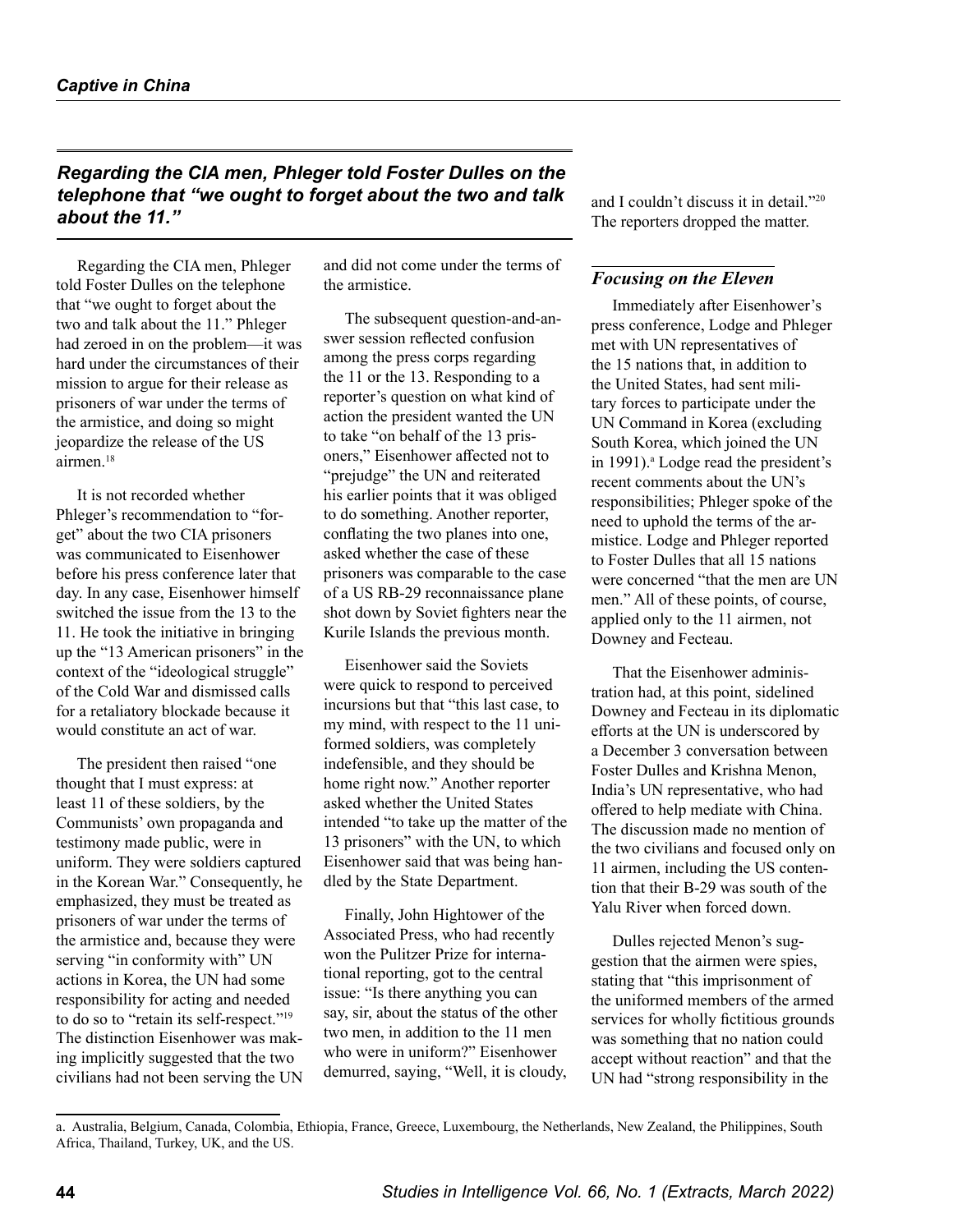matter since these men were serving the United Nations." Dulles, probably assuming Menon would so inform the Chinese, stressed that the UN's failure to act would force the United States "to take its own measures to seek relief."<sup>[21](#page-12-2)</sup>

#### *CIA Objects, and Loses*

Realizing that US diplomatic efforts were omitting Downey and Fecteau, CIA officers tried to intervene. Frank Wisner, chief of CIA's operational directorate, supported a proposed statement from the Defense Department that would cover Downey and Fecteau while papering over discrepancies in their cover employment. Wisner read it to Allen Dulles in New York over the telephone on the evening of December 3. No text of the proposal appears to have survived, but an internal CIA memo suggests that the Army wanted to address the lack of backstopping documentation on Downey and Fecteau by announcing that a records search had revealed that Downey and Fecteau were not actually Army civilian employees but were locally hired contractors providing services for the Army in the Far East.

Conceivably Wisner believed this solution would preserve cover while making Downey and Fecteau eligible for inclusion in any prisoner release by connecting them, through the US Army, to the UN Command. In any case, the reaction was negative. Walter Robertson, assistant secretary of state for East Asia and the Pacific, got wind of it and told Wisner that Dulles would not like it and that Wisner should "do nothing" with the proposal until Robertson could confer with the secretary of state.

*The shift in focus did not escape the attention of Mary Downey, Jack's mother, who called her contact in CIA's personnel office on December 5.* 

When Foster Dulles learned of the proposal the next day, he opposed it as well. CIA apparently dropped this approach.[22](#page-12-3)

The proposed UNGA resolution presented by Ambassador Lodge to the group of UN member states comprising the UN Command specified only the 11 airmen and their mission under the UN Command. It mentioned them three times once as members of the US armed forces, twice as members of the UN Command—in declaring that their imprisonment was a violation of Article 3 of the armistice regarding the repatriation of prisoners of war. It also condemned the detention of "all other captured personnel of the United Nations Command" and requested the UN Secretary-General to seek the release of the 11 and these "other captured personnel."

During the ensuing UNGA discussion on this matter, Communist bloc representatives emphasized the 13 Americans collectively as "convicted spies" serving US rather than UN interests, while representatives of the allied powers focused on the 11 airmen and their UN connections. Soviet representative Yakov Malik asked Lodge how the United States would react if two aircraft were shot down over US territory with a total of 13 PRC citizens sent to do what the 13 US citizens were sent to accomplish in China. Those spies, he said, would be treated as Beijing was treating the US spies.

Likewise, the Czechoslovakian representative emphasized the "13 American nationals" constituted a convicted "group of spies." By contrast, the British representative, Anthony Nutting castigated the PRC for sentencing and imprisoning "the 11 American airmen" who had served in uniform "on behalf of the United Nations during the Korean hostilities." Nutting mentioned "the 11" eight times and referred to these "airmen" and "prisoners of war" many more times, referencing only the B-29 mission. He asked rhetorically, "Are we to believe that 11 American airmen, packed into a single aeroplane and wearing their national uniform, were about to descend upon Chinese territory to conduct espionage? The idea is so fantastic that it is hard to understand how grown men can advance it as a serious charge." He did not mention the CIA mission.[23](#page-12-4)

The shift in focus did not escape the attention of Mary Downey, Jack's mother, who called her contact in CIA's personnel office on December 5. She was very upset, "on the verge of hysteria," because she had been following all the developments in the newspapers and on the radio and saw that the focus was on the 11 but "nothing seemed to be in process for her boy." Mrs. Downey went to visit her congressman, Rep. Thomas Dodd, that evening (and so she was not home when DCI Dulles tried to call to reassure her that the government was not forgetting her son), Dodd then called Allen Dulles to complain that US diplomats at the UN "had so completely dropped from consideration the two civilians."

DCI Dulles met with both Mrs. Downey and Representative Dodd on December 10. He warned them that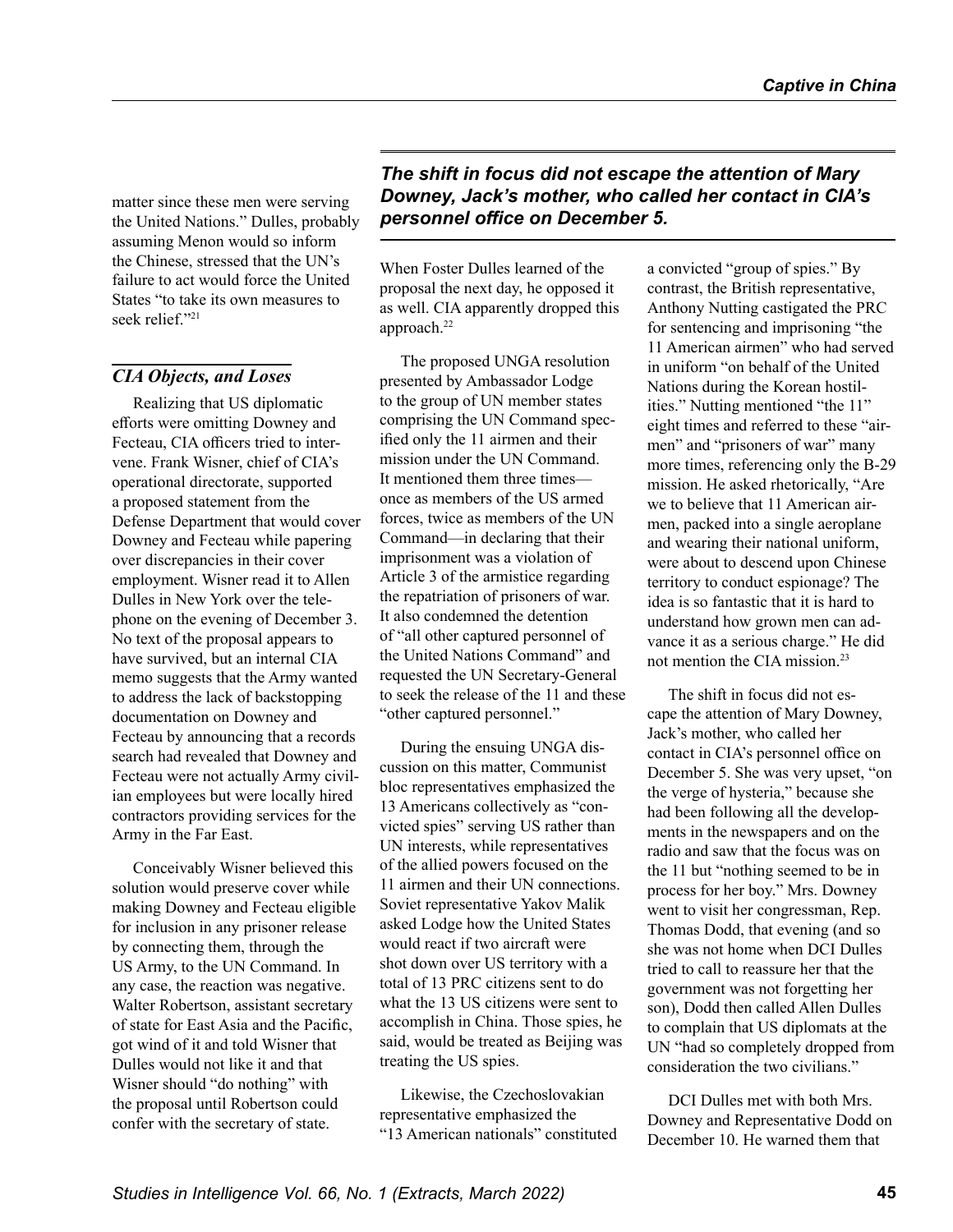# *The degree to which Downey and Fecteau were sidelined is evident from the administration's response to inquiries from Capitol Hill.*

discretion was important but assured them that "everything possible was being done for the 'two' and they had not been forgotten by the government.["24](#page-12-5)

#### *More Complications*

US diplomatic efforts regarding USAF personnel held in China expanded from 11 to 15 as a result of a State Department recapitulation. Foster Dulles was informed by Assistant Secretary Robertson on December 7, 1954, that there were 15 servicemen in custody—the 11 sentenced on November 23 plus four US fighter pilots shot down and captured by PRC forces but who were as yet untried. Beijing's propaganda and reports from US repatriates indicated their continued imprisonment, and PRC diplomats admitted it during talks in Geneva. Robertson also told Secretary Dulles that, all told, 28 US civilians "including Messrs. Downey and Fecteau" were in jail in China.

Ignoring the issue of the civilian detainees, Robertson recommended that the cases of the four additional US pilots "be pressed on the same basis as the 11 Air Force personnel who have been sentenced to prison terms." The lack of a recommendation regarding any of the 28 civilians, including Downey and Fecteau, indicates that the US was settling on an approach involving only its military personnel. Secretary Dulles informed the White House of the four others added to the list.<sup>[25](#page-12-6)</sup>

US diplomats faced a dilemma. The proposed UNGA resolution approved by the other 15 nations of the UN military command focused on the 11 airmen already sentenced by the Chinese—to change it to 15 airmen would require another meeting and consensus, and Foster Dulles and Ambassador Lodge were eager to press forward. Fortunately, however, the text of the draft resolution mentioned "other captured personnel of the United Nations Command."

In his lengthy statement introducing the resolution to the General Assembly, Lodge detailed the story of the 11 and their leaflet-dropping mission over North Korea, which he defended as a legitimate UN military mission. He then told the stories of the additional four US fighter pilots. After relating the specific provisions of the Korean armistice regarding China's obligations about prisoners of war, as well as Beijing's admissions regarding all 15 prisoners, he introduced the resolution on behalf of the 16 nations of the UN Command in Korea.[26](#page-12-7)

Lodge's argument, then, was that "other captured personnel," a category that Frank Wisner wanted to include Downey and Fecteau, actually referred to the other four USAF pilots, which effectively left out Downey and Fecteau from consideration. This was underscored by C. D. Jackson, an adviser to Eisenhower on propaganda and psychological warfare, who served as a US delegate to UNGA.

Jackson specified the illegal detention, mock trial, conviction, and imprisonment of "11 American airmen" on "fabricated charges of espionage"; no mention was made of Downey

and Fecteau. An important point stressed by the US representatives that apparently swayed a few nations was that the espionage charges were ridiculous because the men were in uniform at the time of their capture, a point conceded by Soviet representative Malik.<sup>27</sup>

#### *Politicians Weigh In*

The degree to which Downey and Fecteau were sidelined is evident from the administration's response to inquiries from Capitol Hill. Dodd wrote Eisenhower on November 30 that he had pledged to the people of his district and to Downey's mother that he would do everything in his power to bring about Downey's release. Dodd urged the president to press China to release Downey and the 12 other Americans. There was no response from the president or a senior adviser.

Dodd's letter was acknowledged by a White House functionary and turned over to the State Department for action. The response came from the assistant secretary for congressional relations, who thanked Dodd for his concern and outlined the measures already taken regarding the prisoners.

Later that month, Sen. John F. Kennedy of Massachusetts called Assistant Secretary Robertson "about the two civilians"—Fecteau was his constituent—seeking more information. Robertson and Foster Dulles agreed "to play everything down" because putting out more information would "raise more problems than it would solve." By contrast, when the wife of Colonel John K. Arnold, the senior member of the B-29 crew, wrote to Eisenhower, that letter was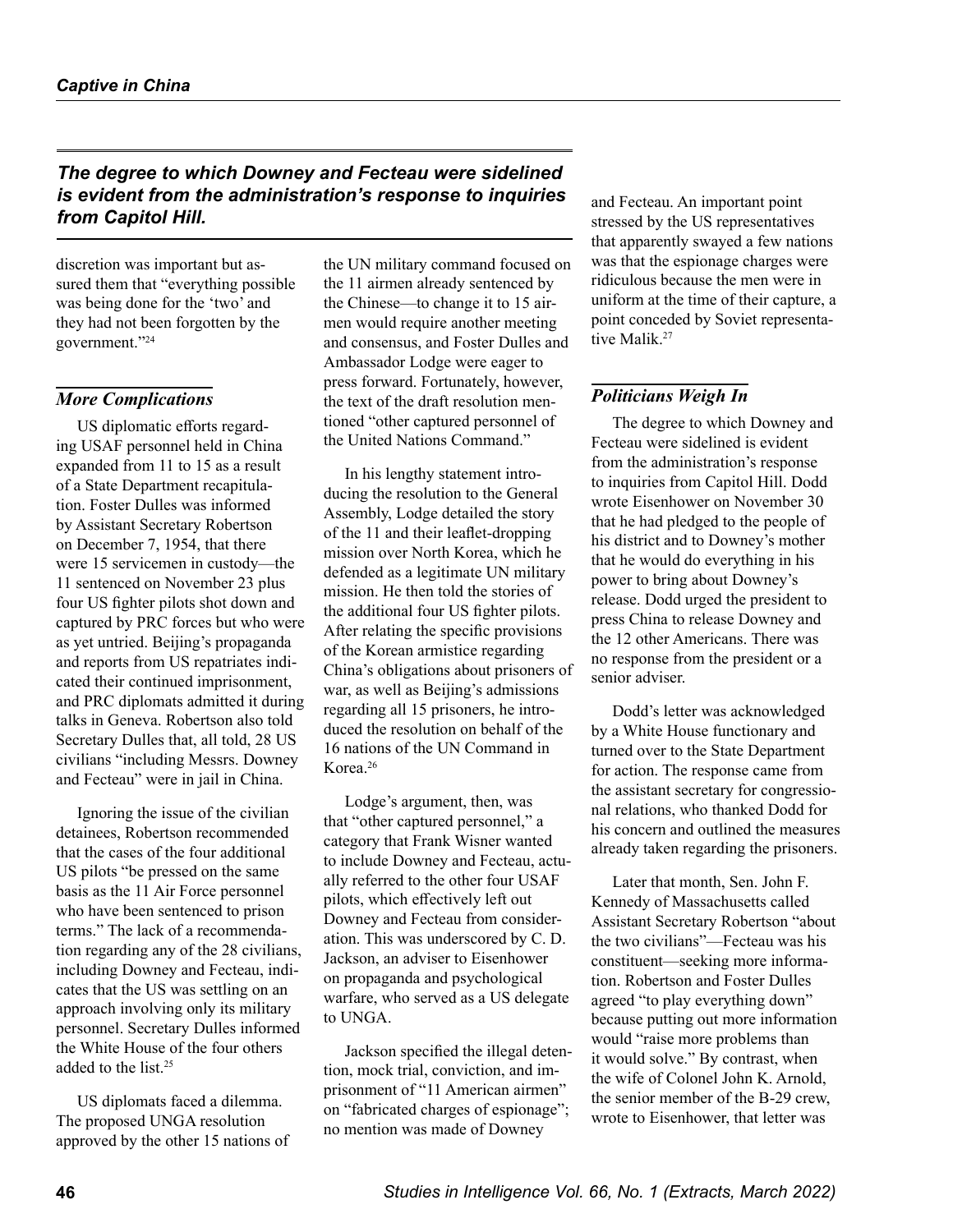answered at length by Sherman Adams, the president's chief of staff.[28](#page-12-9)

#### *Getting the UN Involved*

Foster Dulles was pleased to report to the president a diplomatic victory when the resolution, submitted by all 16 powers of the UN Command in Korea, passed the General Assembly on December 10.[29](#page-12-10) Of the 60 member nations, 45 voted in favor, five against, and 10 either absent or abstained. The resolution's request that UN Secretary-General (UNSYG) Dag Hammarskjöld seek the release of the prisoners, together with Lodge's personal emphasis to Hammarskjöld that Eisenhower strongly believed the UNSYG had a great responsibility in this matter, convinced Hammarskjold that he should go to Beijing and negotiate personally.

Hammarskjöld immediately sent a cable to Beijing requesting direct talks, receiving a reply on December 17 that the PRC officials would receive him. Foster Dulles and Lodge agreed that briefings should be set up to prepare Hammarskjöld to deal with potential legal questions, and that these briefings would involve Herman Phleger.<sup>[30](#page-12-11)</sup>

On December 19, Hammarskjöld went to Stockholm to meet with the PRC ambassador there to make arrangements. Before he left, Phleger spent most of a day briefing him on the B-29 crew's mission, showing him the documentary evidence that they were not spying on China but had strayed close to the border by accident on account of weather.<sup>[31](#page-12-12)</sup> Hammarsskjold would be in Beijing from late December to mid-January.[32](#page-12-13) *Foster Dulles called his brother at CIA and "asked if he had any brilliant ideas of what we should do if this mission fails."* 

While he was gone, US officials maintained a deliberate silence on the matter outwardly—suspending public criticism of China—while they debated their next steps. Lodge, reacting to an idea of Phleger's, suggested to Foster Dulles that the US should press for an UNGA resolution to authorize a UN blockade of China. Dulles called his brother at CIA and "asked if he had any brilliant ideas of what we should do if this mission fails." Allen Dulles, with no mention of his imprisoned CIA employees, told his brother he would get "his boys on it."[33](#page-12-14)

Frank Wisner was one of those boys, and once again he tried to influence US diplomatic efforts. As chief of the operations directorate, Wisner was responsible for Downey and Fecteau. He learned that Hammarskjöld in Beijing sent a question back to the State Department regarding what Downey and Fecteau were wearing when they were shot down and captured. Writing directly to Foster Dulles, Wisner asserted that "they were wearing a type of uniform commonly used by the troops and also worn by some civilians in the theater of operations at the time," specifically a "denim fatigue uniform" without military insignia.

Wisner pointedly argued "it can be truthfully and accurately stated that they were wearing uniforms of a sort," disingenuously adding that this was "clearly not the sort of clothing which would be affected by persons attempting to appear as civilians or otherwise to disguise themselves." Wisner proposed that the Hammarskjöld mission be

informed that Downey and Fecteau were wearing uniforms at the time of their capture, or at least "uniforms of a United States military type." In addition, Wisner and his deputy, Richard Helms, prepared materials for inclusion in the State Department briefing package for Hammarskjold that "specifically indicated that these two individuals were on a UN mission."[34](#page-12-15)

Wisner's intervention had zero effect. In Beijing, Hammarskjöld sought assurances as to the health and well-being of all the 13 detained Americans, and Beijing agreed to photograph and provide health information on the 11 of the B-29 Arnold group plus Downey and Fecteau, all of whom were temporarily quartering together so that they could be photographed and filmed under relatively benevolent conditions. PRC officials, however, would talk only about the imprisoned US military members, not about Downey and Fecteau.

#### *Starting a Process*

As CIA had predicted, Hammarskjöld returned without an immediate release of any prisoners, but he emphasized a process had been started. Beijing, for example, released photographs of the prisoners, agreed to allow family visits, and said it would begin to allow the exchange of mail—all of which, he suggested to Lodge, meant that while the situation was "delicate," their release would come in "a matter of months." The Eisenhower administration expressed its disappointment but also its confidence in a favorable outcome.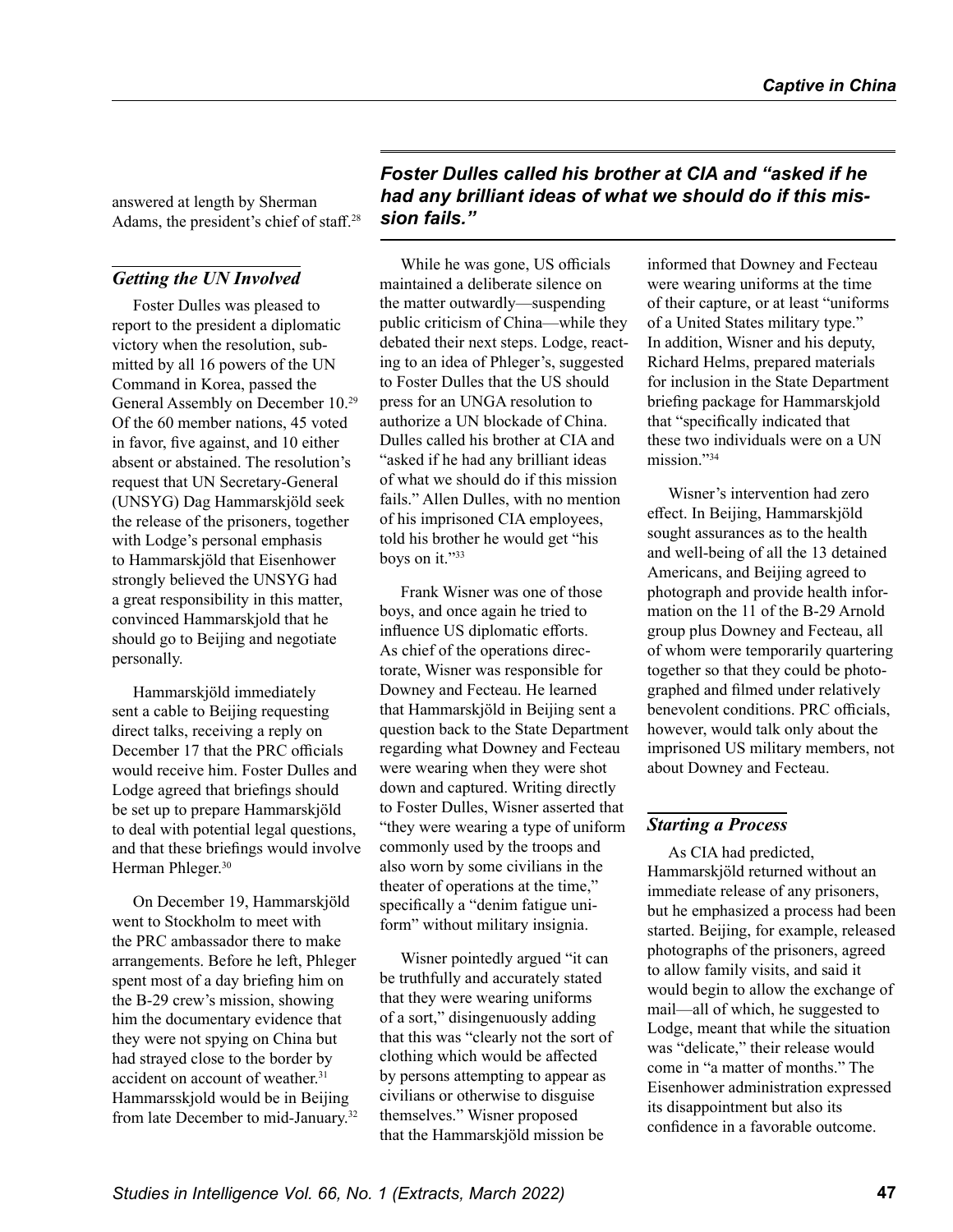# *US diplomats had engaged in sporadic talks with PRC representatives on the status of all US citizens detained or imprisoned in China.*

Statements from Hammarskjöld, Lodge, and the White House focused solely on the US military personnel being held (the 11 or the 15).<sup>[35](#page-12-16)</sup>

Efforts to free the US military personnel eventually paid off. On May 31, 1955, Beijing deported the four fighter pilots who had not been tried and sentenced. On August 1, Beijing announced that the 11 airmen would be released; they arrived in Hong Kong on August 4.[36](#page-12-17) Both groups of airmen were released at the Lowu Bridge on the PRC side of the border with Hong Kong, and they walked across into the then British colony. Fecteau would not retrace that crossing until December 1971, Downey not until March 1973.

All the foregoing is not to say that Downey and Fecteau were completely forgotten by their government, even if they were tactically sidelined during the efforts to secure the release of the US military personnel. I have written elsewhere about how CIA continued to care about their fate and about their families[.37](#page-12-18) Since June 1954, during the Geneva Convention on the Korean war, US diplomats had engaged in sporadic consular-level talks with PRC representatives on the status of all US citizens detained or imprisoned in China. PRC ambassador Wang Bingnan maintained that all US citizens were free to leave China if they were not involved in civil or criminal cases. The State Department issued press releases on these talks, mentioning Downey and Fecteau by name (but not their true affiliation).<sup>38</sup>

In August 1955, these became regularized as ambassador-level

talks between U. Alexis Johnson, the US ambassador in Prague, and Ambassador Wang. In his instructions to Johnson, Foster Dulles stated that the "agreed purpose" of the talks was primarily to help settle "the matter of repatriation of civilians who desire to return to their respective countries" and secondarily to facilitate further discussions on other issues of concern to both sides.<sup>[39](#page-13-1)</sup>

These talks carried on until 1957, when they were suspended, and resumed in Warsaw in 1958.<sup>40</sup> The US side typically pressed at each of these meetings for Downey and Fecteau's release but never acknowledged they were CIA officers. For its part, Beijing did release other US civilians, beginning with 10 in September 1955, but it maintained Downey and Fecteau were special cases and were not "civilians." They had been convicted of crimes against China and therefore they were ineligible for release; the United States should not demand that China change its legal system.<sup>[41](#page-13-3)</sup>

#### *Trouble with Cover*

In retrospect, it is evident the Eisenhower administration, in its diplomatic efforts during 1954–55 to free the larger group of US military personnel held in China, had no choice but to treat the imprisoned CIA officers differently. As intelligence officers under cover, Downey and Fecteau had a far more tenuous legal status than uniformed combatants. In that respect, notwithstanding the pair's enormous personal sacrifice, the episode established norms

with the new PRC government and drew a distinction between espionage, a game with few rules, and armed conflict bound by international law and custom. In particular, the agreement in principle on exchanges of prisoners of war and detainees would come into play again years later, for example, when a US EP-3 reconnaissance plane crash-landed on Hainan Island in April 2001.

Might Downey and Fecteau's ordeal have ended sooner? The point of departure for an alternative history of Downey and Fecteau is not that the Eisenhower administration would never waver from insisting on including the CIA officers with the US airmen. The evidence suggests Beijing would have done nothing different and perhaps would have delayed releasing the military prisoners.

The weakness of Downey and Fecteau's cover compounded the difficuly of securing their release. Cover, to be effective, needs to be credible, consistent, and coordinated. Downey and Fecteau's CAT cover was none of those things; their interrogations quickly revealed they knew nothing about the airline. Like many of CIA's Third Force schemes, it was poorly conceived and poorly executed.

PRC officials knew beyond any doubt, even before the C-47 was shot down, that those on board were CIA. Under intense interrogation, Downey and Fecteau had also admitted it. More important, everyone at the highest levels of the US government—at the White House, State Department, the Pentagon, and CIA—knew that China's leaders knew. Downey and Fecteau had no cover to preserve.

What the US government was trying to preserve, in my view, was the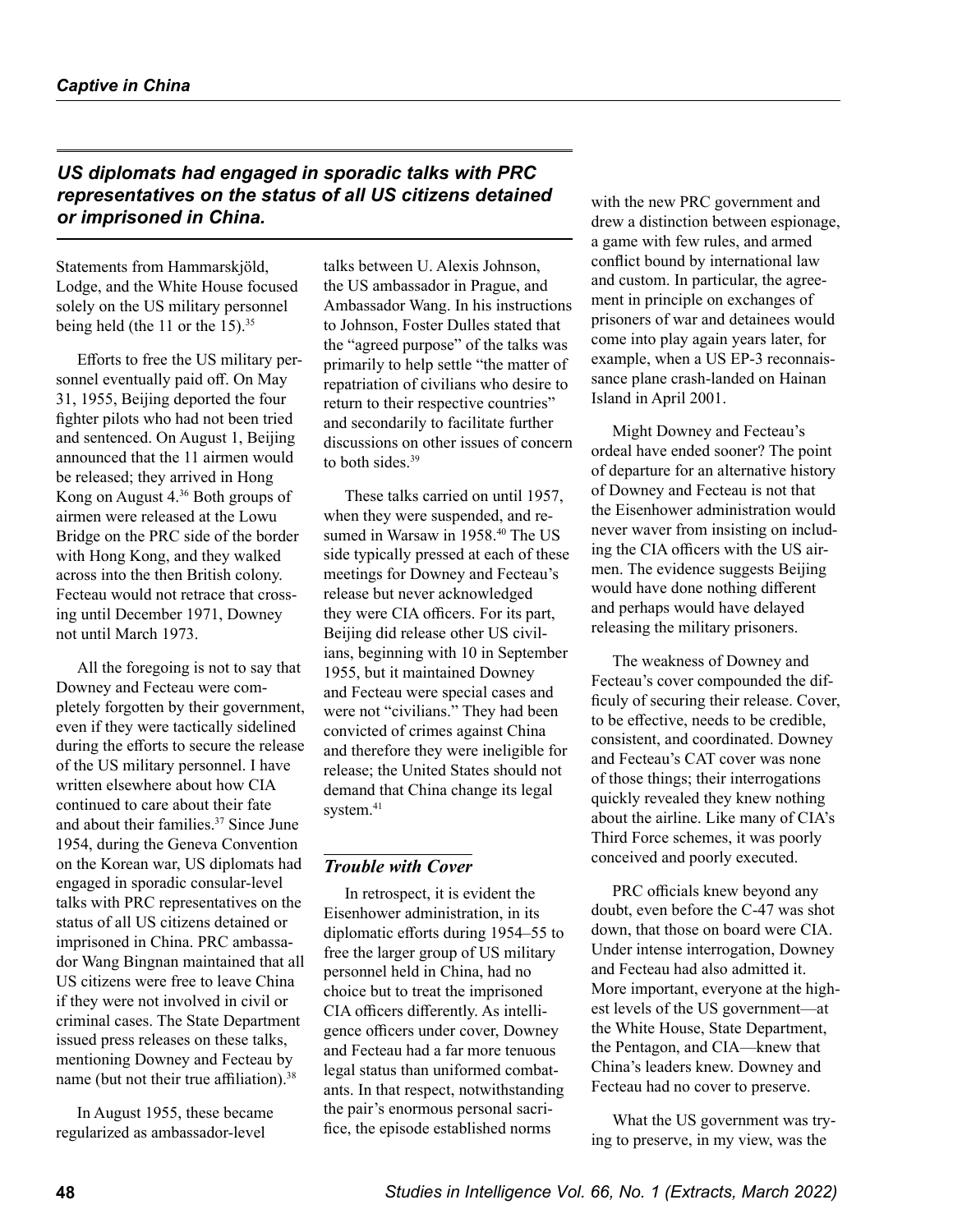use of cover in current and future CIA missions and the ability to sustain cover to protect past operations. The audience for the cover story was not just PRC officials, but the rest of the world and the US public. For Beijing, knowing the truth was mere prelude to having the truth admitted, as both Downey and Fecteau finally did after weeks of denying it.

Should the US government have admitted their CIA status and mission, much as Eisenhower would do in 1960 after Francis Gary Powers's U-2 was shot down over the Soviet Union?[42](#page-13-4) Perhaps, but the two cases differed in important ways, not least because Powers was piloting an unarmed reconnaissance aircraft, while Downey and Fecteau were attempting to foment a guerrilla war.

*Should the US government have admitted their CIA status and mission, much as Eisenhower would do in 1960 after Francis Gary Powers's U-2 was shot down over the Soviet Union?*

The difference would not have been lost on PRC leaders. Announcing the start of ambassador-level talks in 1955, Premier Zhou Enlai mentioned the focus on repatriating civilians, noting, "The number of American civilians in China is small, and the question can be easily settled." However, Zhou said that China demanded that "the foreign countries concerned put an end to the subversive activities against China and to the dispatching of saboteurs into China to carry out activities in violation of Chinese law."[43](#page-13-5)

 What seems certain is that, as far as Beijing was concerned, early release was impossible without such statements. In contrast, for US decisionmakers of the mid-1950s grappling with the early Cold War struggle with communism— including the aftermath of the Korean War and the collapse of the Third Force covert action program—such a promise might well have been impossible. This impasse, clearly, doomed the CIA men to many years of captivity, ending only with President Nixon's opening to China and his administration's admission, after all these years, that Downey and Fecteau had been CIA officers all along.

v v v

*The author*: Nicholas Dujmović is the founding director of the Intelligence Studies Program at The Catholic University of America in Washington, DC. He is a former career CIA analyst, manager, and staff historian and has contributed many articles and reviews to *Studies*.

**Editor's note**: Printed versions of this article contained an erroneous set of Endnotes. The notes that follow this page have been corrected. (April 15, 2022)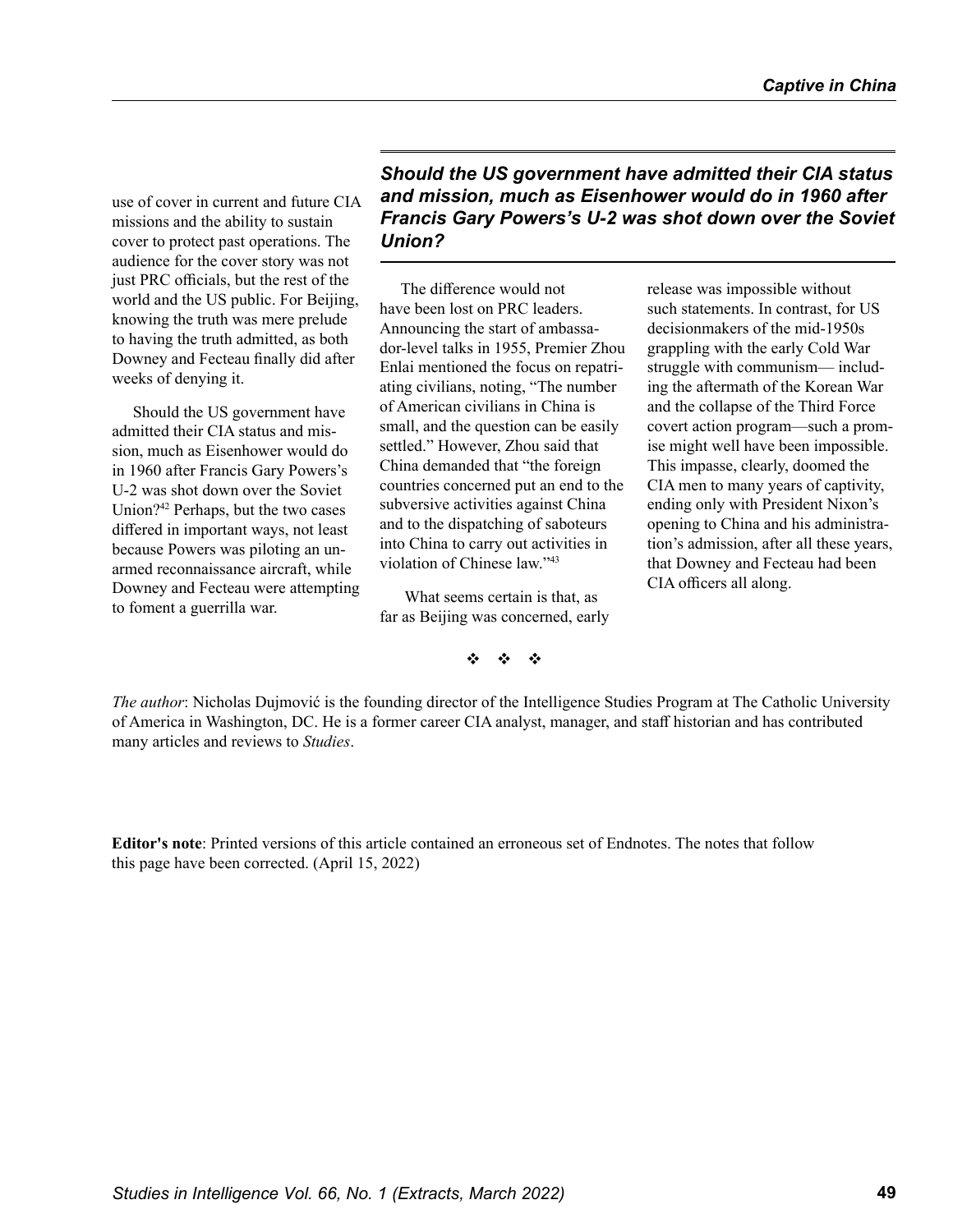#### *Endnotes*

- <span id="page-11-0"></span>1. John Foster Dulles, "A Policy of Boldness," *Life*, May 19, 1952, 146–57.
- <span id="page-11-1"></span>2. Nicholas Dujmović, "Drastic Actions Short of War: The Origins and Application of CIA's Covert Paramilitary Function in the Early Cold War," *Journal of Military History* 76 (July 2012), 790–94.
- <span id="page-11-2"></span>3. Frank Holober, *Raiders of the China Coast: CIA Covert Operations during the Korean War* (Naval Institute Press, 1999); James Lilley, *China Hands: Nine Decades of Adventure, Espionage, and Diplomacy in Asia* (Public Affairs, 2004). See also William Leary, *Perilous Missions: Civil Air Transport and CIA Covert Operations in Asia* (University of Alabama Press, 1984) and Dujmović, "Two CIA Prisoners in China," 22.
- <span id="page-11-3"></span>4. The US Air Force at the time had some 50 "K Bases" in Korea. See list and map at [https://www.nationalmuseum.af.mil/Visit/Muse](https://www.nationalmuseum.af.mil/Visit/Museum-Exhibits/Fact-Sheets/Display/Article/196394/k-bases-in-korea/)[um-Exhibits/Fact-Sheets/Display/Article/196394/k-bases-in-korea/](https://www.nationalmuseum.af.mil/Visit/Museum-Exhibits/Fact-Sheets/Display/Article/196394/k-bases-in-korea/).
- <span id="page-11-4"></span>5. A copy of the flight manifest is in the author's records, courtesy of Erik Kirzinger, nephew of CAT pilot Norman Schwarz. See also the declassified CIA internal history by the former president of CAT, CIA officer Alfred T. Cox, *Civil Air Transport: A Proprietary Airline, 1946–1955*, vol. III, CIA Clandestine Services Historical Paper no. 87, May 1969, 130; [https://www.cia.gov/readingroom/docs/](https://www.cia.gov/readingroom/docs/CAT%20VOL%203.pdf) [CAT%20VOL%203.pdf](https://www.cia.gov/readingroom/docs/CAT%20VOL%203.pdf).
- <span id="page-11-5"></span>6. A good summary of the B-29 crew's story was published in August 1998 by Associated Press reporter Robert Burns and syndicated under various titles; the *Los Angeles Times* version is <https://www.latimes.com/archives/la-xpm-1998-sep-13-mn-22205-story.html>.
- <span id="page-11-6"></span>7. "Telephone call to Mr. Allen Dulles," 5:48 p.m., November 23, 1954, in Eisenhower Library, John Foster Dulles Papers, Telephone Conversation Series, Box 3, folder 3. "Telephone call to Mr. Hagerty," 6:22 p.m., November 23, 1954, in ibid., Box 10, folder 2. Eisenhower's weekly press conference was held that morning, before the Chinese announcement.
- <span id="page-11-7"></span>8. State Department statement, no. 666, November 23, 1954, Eisenhower Library, JF Dulles Papers, Subject Series, Box 11, Wang-Johnson Talks, folder 6.
- <span id="page-11-8"></span>9. Memorandum of Conference with President Eisenhower, November 24, 1954, document 199 in *Foreign Relations of the United States: The Intelligence Community, 1950–1955*, (GPO, 2007), [https://history.state.gov/historicaldocuments/frus1950-55Intel/d199.](https://history.state.gov/historicaldocuments/frus1950-55Intel/d199) Ambrose, *Eisenhower*, 227–228. See also Gregory Pedlow and Donald Welzenbach, *The Central Intelligence Agency and Overhead Reconnaissance* (CIA History Staff, 1992), 36–37.
- <span id="page-11-9"></span>10. Text of the White House press release on the telegrams, copies of the telegrams themselves, and the names of addresses of the recipients are in Eisenhower Library, White House Central Files, Official File, Box 686, OF 154-H-3, POWs—13 Americans Imprisoned by Chinese Communists, folder 2.
- <span id="page-11-10"></span>11. State Department press statement, no. 673, November 26, 1954, in Eisenhower Library, JF Dulles Papers, Subject Series, Box 11, Wang-Johnson Talks, folder 6.
- <span id="page-11-11"></span>12. This analysis is based on my review of the contents of two thick files of public correspondence to the president on this matter, in Eisenhower Library, White House Central Files, General Files, Box 938, 125-U-1 13 Americans Imprisoned by Chinese Communists, folders 1 and 2. Editorial "Mr. President, Please Act," Evening Outlook (Santa Monica, California), November 30, 1954, in ibid.
- <span id="page-11-12"></span>13. Author's notes on this CIA cable dated November 27, 1954.
- <span id="page-11-13"></span>14. "Telephone Call to Mr. Wisner," November 30, 1954, in Eisenhower Library, JF Dulles Papers, Telephone Conversations – General, Box 3, Nov–Dec '54, folder 3. Allen Dulles called his brother on 2 December to relate the information he used to brief the President; "Telephone Call from Allen Dulles," December 2, 1954, in ibid. Richard Bissell that morning told DCI Dulles that the army secretary was nervous about the lack of documentation. Author's notes on November 29, 1954, memos to DCI Dulles from Office of Personnel and from Chief, Far East division; and on CIA Deputies' Meeting of December 2, 1954.
- <span id="page-11-14"></span>15. "Memorandum of Conversation with Ambassador Lodge," November 30, 1954, in ibid. "Telephone Call from the President," November 30, 1954, in JF Dulles Papers, Telephone Conversations—White House, Box 10, Nov 54–Feb 55, folder 2. "Memorandum of Luncheon Conversation with the President," December 1, 1954, in JF Dulles Papers, White House Memoranda Series, Box 1, Meetings with the President, folder 1. Eisenhower mentioned to Foster Dulles the telegram he had received from publisher William Hearst, urging UN action on the basis that "our servicemen" had been serving UN efforts; see Eisenhower Library, Presidential Records, White House Central Files, Confidential File, Subject Series, Box 61, POWs (13 Held By Chinese Communists).
- <span id="page-11-15"></span>16. "Telephone Call to Allen Dulles," December 1, 1954, JF Dulles Papers, Telephone Conversations—General, Box 3, Nov–Dec '54, folder 3.
- <span id="page-11-16"></span>17. "Telephone Call to the President," December 1, 1954, in JF Dulles Papers, Telephone Conversations – White House, Box 10, Nov 54– Feb 55, folder 21; and DDE Presidential Papers (Ann Whitman Files), DDE Diary Series, Box 7, Phone Calls June–Dec 1954, folder 1.
- <span id="page-11-17"></span>18. "Telephone Call from the President," November 30, 1954, JF Dulles Papers, Telephone Conversations – White House, Box 10, Nov 54 – Feb 55, folder 2. The "ought to forget" statement is in "Telephone Call to Mr. Phleger in NY," December 2, 1954, in JF Dulles Papers, Telephone Conversations—General, Box 3, Nov–Dec 1954, folder 3.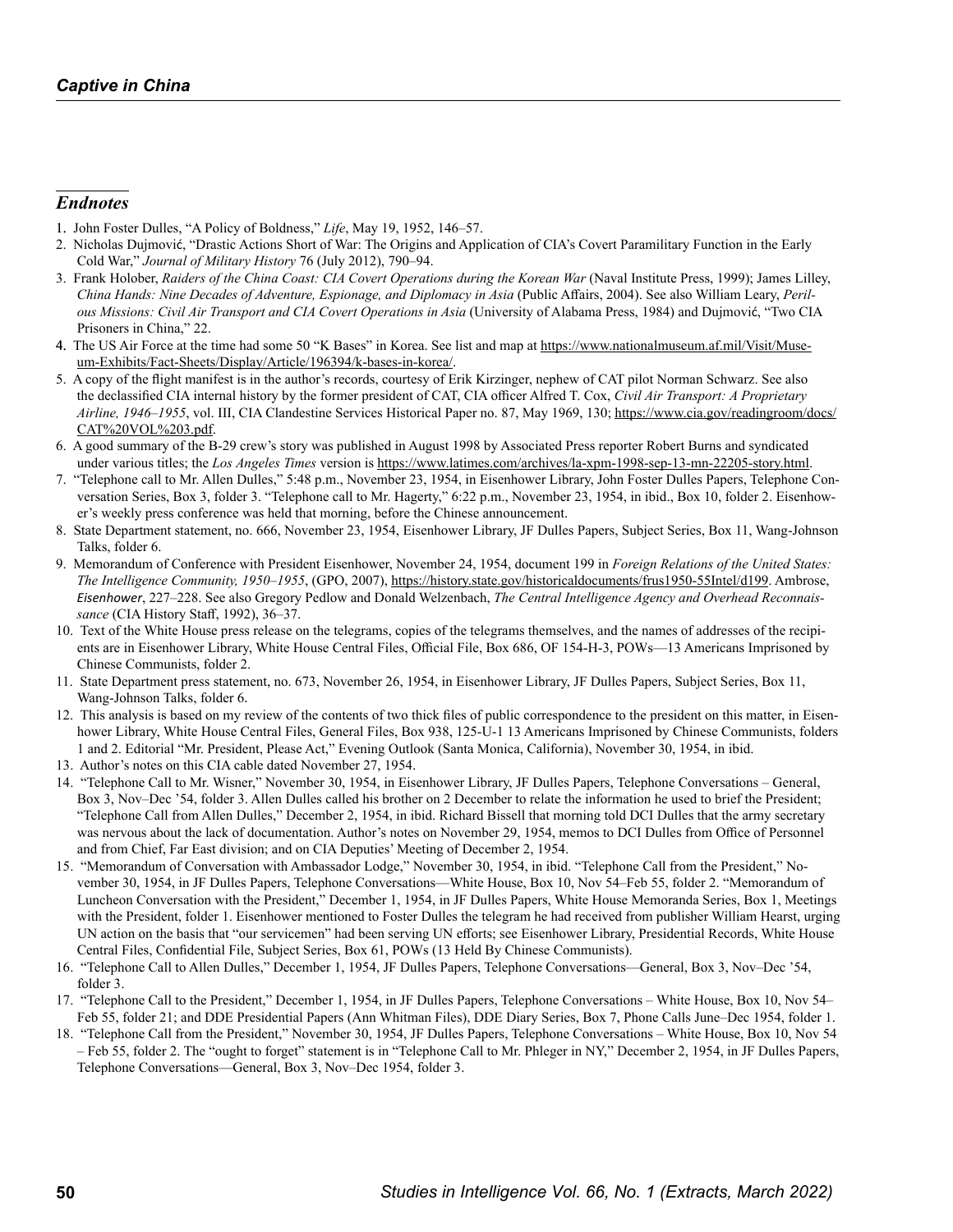<span id="page-12-0"></span>19. "The President's News Conference of December 2, 1954," document 345 in Public Papers of the Presidents of the United States: Dwight D. Eisenhower: 1954: Containing the Public Messages, Speeches, and Statements of the President, January 1 to December 31, 1954 (GPO, 1960), 1073–9; also available through the University of Michigan at [https://quod.lib.umich.edu/p/ppot](https://quod.lib.umich.edu/p/ppotpus/4728402.1954.001/1123?page=root;size=100;view=image)[pus/4728402.1954.001/1123?page=root;size=100;view=image](https://quod.lib.umich.edu/p/ppotpus/4728402.1954.001/1123?page=root;size=100;view=image).

- <span id="page-12-2"></span>21. "Telephone Call from Amb. Lodge," December 2, 1954, in JF Dulles Papers, Telephone Conversations—General, Box 3, Nov–Dec 1954, folder 3. "Memorandum of Conversation with Krishna Menon," December 3, 1954, in JF Dulles Papers, Special Assistants Chronological Series, Box 7, O'Connor-Hanes Chronology, Dec 1954, folder 5.
- <span id="page-12-3"></span>22. Author's notes on CIA personnel officer George Cary memorandum for the record, December 2, 1954. "Telephone Call to Mr. Robertson," December 4, 1954, in JF Dulles Papers, Telephone Conversations—General, Box 3, Nov–Dec 1954, folder 3.
- <span id="page-12-4"></span>23. Transcript of discussion, no date but probably December 6, 1954, Eisenhower Library, C.D. Jackson Papers, Box 107, UN Misc—9th Gen. Assembly, 1954, folder 3.
- <span id="page-12-5"></span>24. CIA Office of Personnel memoranda for the record of December 6–7, 1954, and DCI Dulles meeting with deputies on December 13, 1954 (author's notes).
- <span id="page-12-6"></span>25. Walter Robertson memorandums to Secretary Dulles of December 7, 1954: "Americans Detained in Communist China Since 1951" and "Facts Concerning Additional Air Force Personnel in Communist China" as well as the Edwin Martin memorandum of December 6, 1954, "Comment on Attached Lists of American Military Personnel," all in JF Dulles Papers, Subject Series, Box 11, Wang-Johnson Talks '55, folder 6. "Telephone Call From Mr. Hagerty," December 8, 1954, in JF Dulles Papers, Telephone Conversations—White House, Box 10, Nov 54–Feb 55, folder 2.
- <span id="page-12-7"></span>26. United States Delegation to the General Assembly, press release 2069, December 8, 1954, in Eisenhower Library, White House Central Files, Official File, Box 686, OF 154-H-3, POWs—13 Americans Imprisoned by Chinese Communists, folder 1.
- <span id="page-12-8"></span>27. U.S. Delegation to the Ninth UN General Assembly, press release 2072, December 9, 1954, in Eisenhower Library, C.D. Jackson Papers, Box 106, UN Misc. 9<sup>th</sup> Gen. Assembly, folder 1.
- <span id="page-12-9"></span>28. Thomas J. Dodd letter to President Eisenhower, November 30, 1954, along with White House acknowledgment and State's response, in White House Central Files, Official File, Box 686, OF 154-H-3, POWs—13 Americans Imprisoned by Chinese Communists, folder 3. "Telephone Call from Mr. Robertson," December 27, 1954, in JF Dulles Papers, Telephone Conversations–General, Box 3, Nov–Dec 1954, folder 1. Sherman Adams letter to Mrs. John K. Arnold, July 22, 1955, in Eisenhower Library, White House Central Files, Official File, Box 686, OF 154-H-3, POWs–13 Americans imprisoned by Communist Chinese, folder 1.
- <span id="page-12-10"></span>29. Resolution 906 of the 9th UN General Assembly, "Complaint of detention and imprisonment of United Nations military personnel in violation of the Korean Armistice Agreement," December 10, 1954. <https://www.un.org/Depts/dhl/dag/docs/ares906e.pdf>
- <span id="page-12-11"></span>30. "Telephone Call to the President," 8 December 1954, in JF Dulles Papers, Telephone Conversations – White House, Box 10, Nov 54– Feb 1955, folder 2. Lodge letter to President Eisenhower, December 11, 1954, in JF Dulles Papers, Subject Series, box 11, Wang-Johnson Talks 1955, folder 5. "Telephone Conversation with Mr. Robertson," December 11, 1954, in JF Dulles Papers, Telephone Conversations—General, Box 3, Nov–Dec 1954, folder 2. See also Hammerskjold's interim report to the UNGA of December 30, 1954 at [https://](https://www.un.org/Depts/dhl/dag/docs/a2891e.pdf) [www.un.org/Depts/dhl/dag/docs/a2891e.pdf](https://www.un.org/Depts/dhl/dag/docs/a2891e.pdf). The cables between the UNSG and Beijing are reproduced at [https://www.un.org/Depts/](https://www.un.org/Depts/dhl/dag/docs/a2888e.pdf) [dhl/dag/docs/a2888e.pdf](https://www.un.org/Depts/dhl/dag/docs/a2888e.pdf).
- <span id="page-12-12"></span>31. Phleger, "Sixty Years," 246;<https://archive.org/details/sixtyyrsinlawpub00phlerich/page/246>. Reflecting on the matter in his 1977 oral history, Phleger spoke only of the 11 airmen of the B-29, even though at the time of his interview they had been released (Fecteau in 1971, Downey in 1973) and their CIA affiliation had been publicly acknowledged. Phleger praised Hammarskjold for negotiating personally with Beijing and securing the release of the 11 airmen. Phleger opined that "we would never have been able to get those men out, but Hammarskjold did."
- <span id="page-12-13"></span>32. A summary of the mission is at <https://www.un.org/Depts/dhl/dag/time1955.htm>.
- <span id="page-12-14"></span>33. See the telephone calls of Secretary of State Dulles with Ambassador Lodge and with CIA director Dulles on January 6–7, 1955, in JF Dulles Papers, Telephone Conversations—General, Box 3, 3 Jan–18 Feb 1955, folder 4.
- <span id="page-12-15"></span>34. Memorandum for Secretary Dulles from Frank Wisner, "Dress Worn by Messrs. Downey and Fecteau at the time of capture," January 8, 1955, in JF Dulles Papers, Personnel Series, Box 1, Name File  $D - F$ . That the FGW signature at the bottom of this memo is Wisner's is confirmed by comparison with a 1952 CIA document [https://www.cia.gov/library/readingroom/docs/CIA-RD](https://www.cia.gov/library/readingroom/docs/CIA-RDP80R01731R003300180051-5.pdf)-[P80R01731R003300180051-5.pdf](https://www.cia.gov/library/readingroom/docs/CIA-RDP80R01731R003300180051-5.pdf) . Author's notes on Helms memorandum to State Department's China desk, 28 February 1955.
- <span id="page-12-16"></span>35. CIA "Critical Situations" item, "Door May Be Open for Deal on US Airmen," December 16, 1954, [https://www.cia.gov/library/read](https://www.cia.gov/library/readingroom/docs/CIA-RDP79T00975A001800400001-7.pdf)[ingroom/docs/CIA-RDP79T00975A001800400001-7.pdf.](https://www.cia.gov/library/readingroom/docs/CIA-RDP79T00975A001800400001-7.pdf) "Telephone Call from Amb. Lodge," January 17, 1955, in JF Dulles Papers, Telephone Conversations – General, Box 3, 3 Jan–18 Feb 1955, folder 3. See various press releases and memorandums in JF Dulles Papers, Subject Series, Box 11, Wang-Johnson Talks 1955, folder 5.
- <span id="page-12-17"></span>36. UN General Assembly, Report of the Secretary-General, September 9, 1955; available at [https://www.un.org/Depts/dhl/dag/docs/](https://www.un.org/Depts/dhl/dag/docs/a2954e.pdf) [a2954e.pdf](https://www.un.org/Depts/dhl/dag/docs/a2954e.pdf)
- <span id="page-12-18"></span>37. Dujmović, "Two Prisoners."

<span id="page-12-1"></span><sup>20.</sup> Ibid, 1079–83.